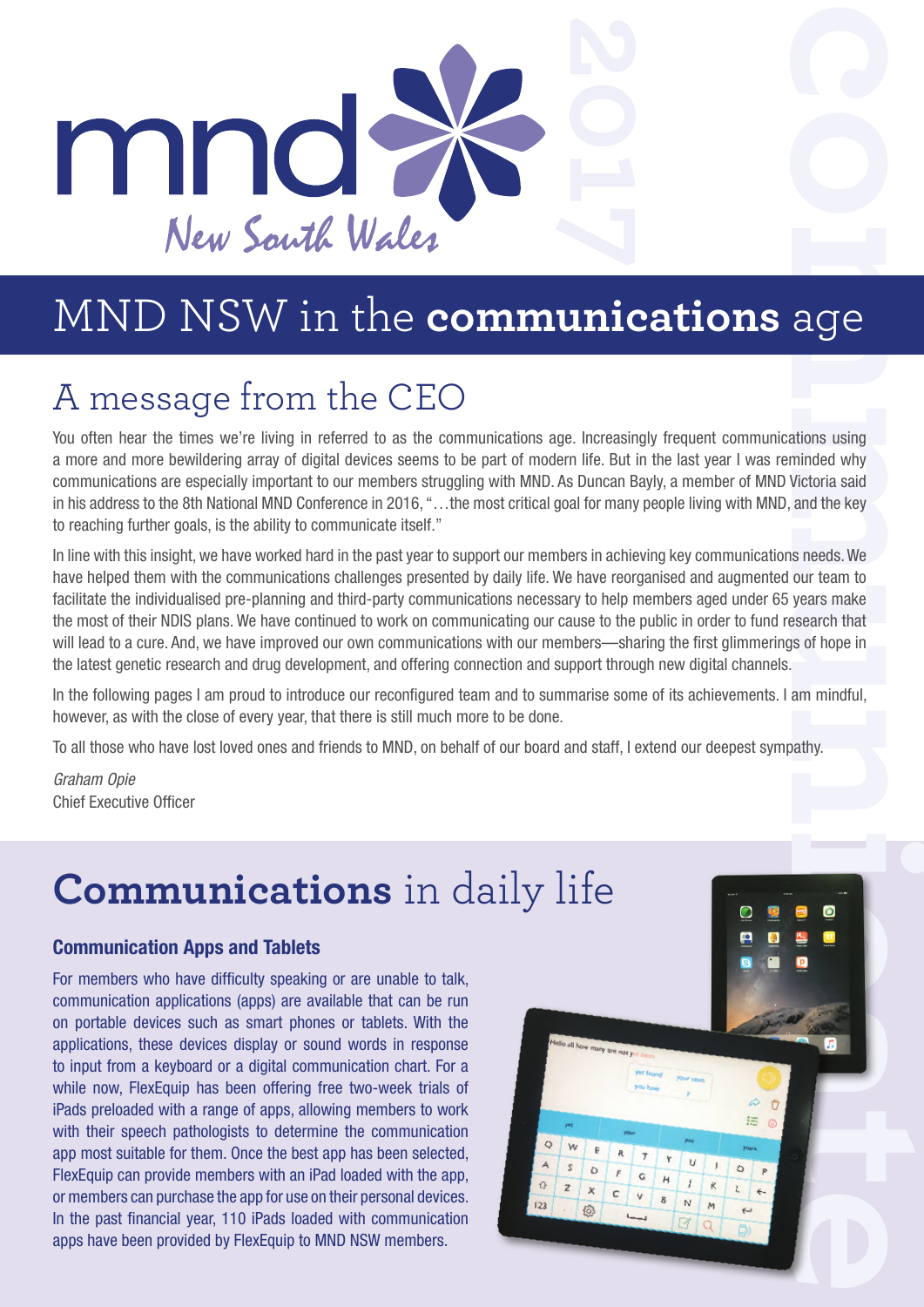### **Communications** in daily life

#### **Voice and Message Banking**

The latest voice and message banking technology may make life easier for people with MND. To ascertain if this is the case, and to determine the technology choices most suitable in terms of cost and complexity, MND NSW has been working with business and design students from the UTS Shopfront Community Program. The project kicked off in April, 2017. A report of the student consultants' findings is expected in November, 2017.



### Improved **communications** to our members

This past year has seen us take greater advantage of digital communications. Our new monthly e-news newsletters allow us to provide more – and more current – information to our members. (A quarterly print News roundup remains available). A new online events calendar also allows members to view all MND NSW events, including support group meetings, by date or search for them by category.



#### Let us **communicate** with you

If you would like to receive e-news, our monthly update on educational events, fundraising activities and the latest developments affecting people living with MND, please call 02 8877 0999 or email admin@mndnsw.asn.au.



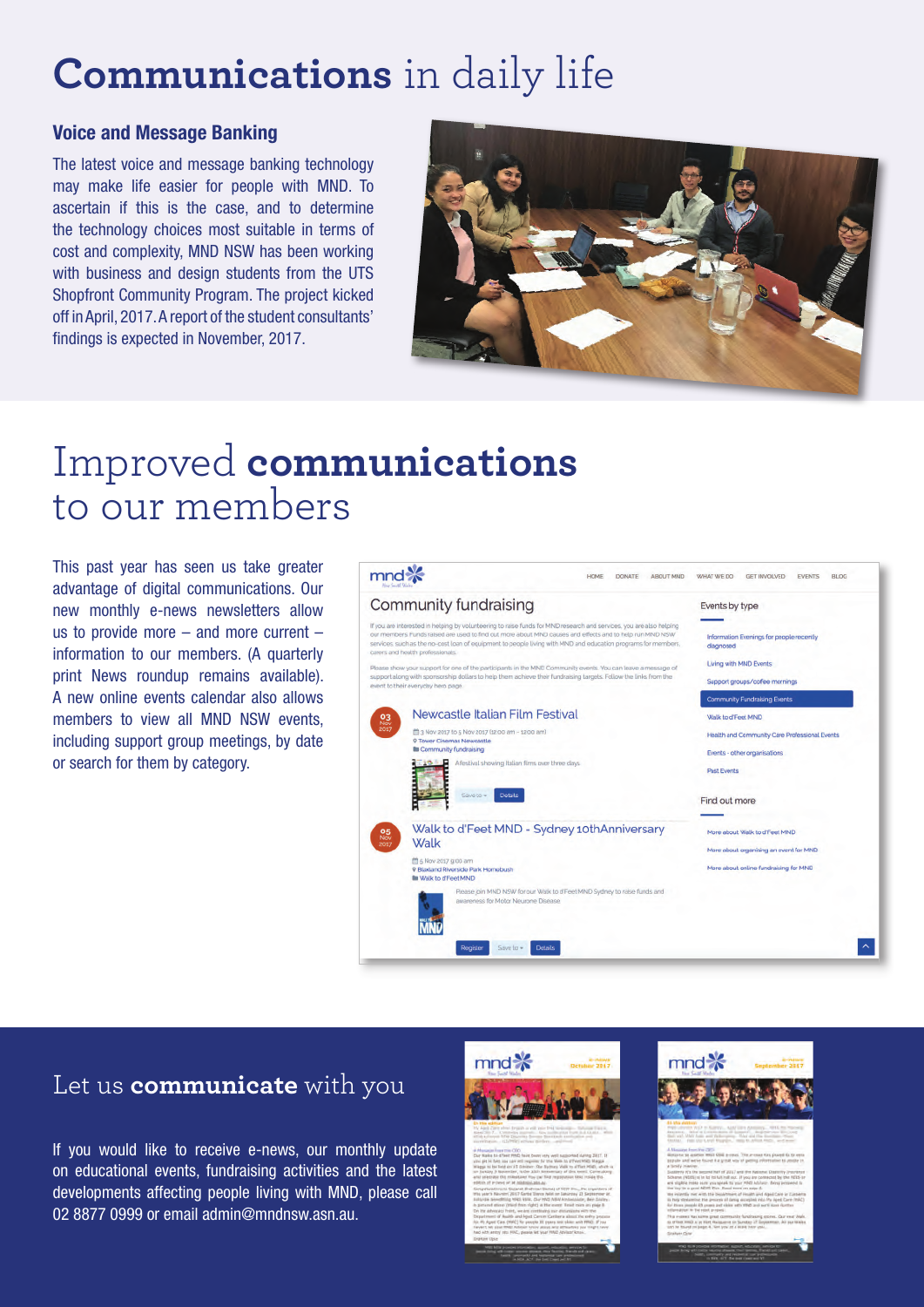### **Communicating** needs to NDIS and third-party suppliers

**communicate**<br> **communicate Communicate Communicate Communicate Communicate Communicate Communicate Communicative**<br> **communicate Communicative** Having experienced the recent NDIS roll out, we believe it would be impossible for our members to get the most out of their NDIS plan without careful preplanning and dedicated support in communicating with the NDIS, and with service providers and allied health professionals. Thus, to ensure that our members get the help they need, we have reconfigured and augmented our team to include six Coordinators of Support (COS) dedicated to helping our members coordinate the services in their NDIS plan, a COS Administrative Assistant, and a COS Team Leader. This new COS team works in conjunction with our existing MND Advisor and FlexEquip services to assist our members in identifying and negotiating with service providers that best meet their needs.

#### **Coordinators of Support**



**Alexandra Matouk** *COS Team Leader*



**Brenda Smith** *COS Administrative Support*



**Kristie Stamford** *South Eastern Sydney & Inner West Sydney*



**Kim Sinclair** *Hunter New England*



**Anna Fisher** *Western Sydney & Blue Mountains*



**Marnie Roelink** *Central Coast*



**Jasminka Gojkovic** *South West Sydney*



**Samantha Potter** *Illawarra*